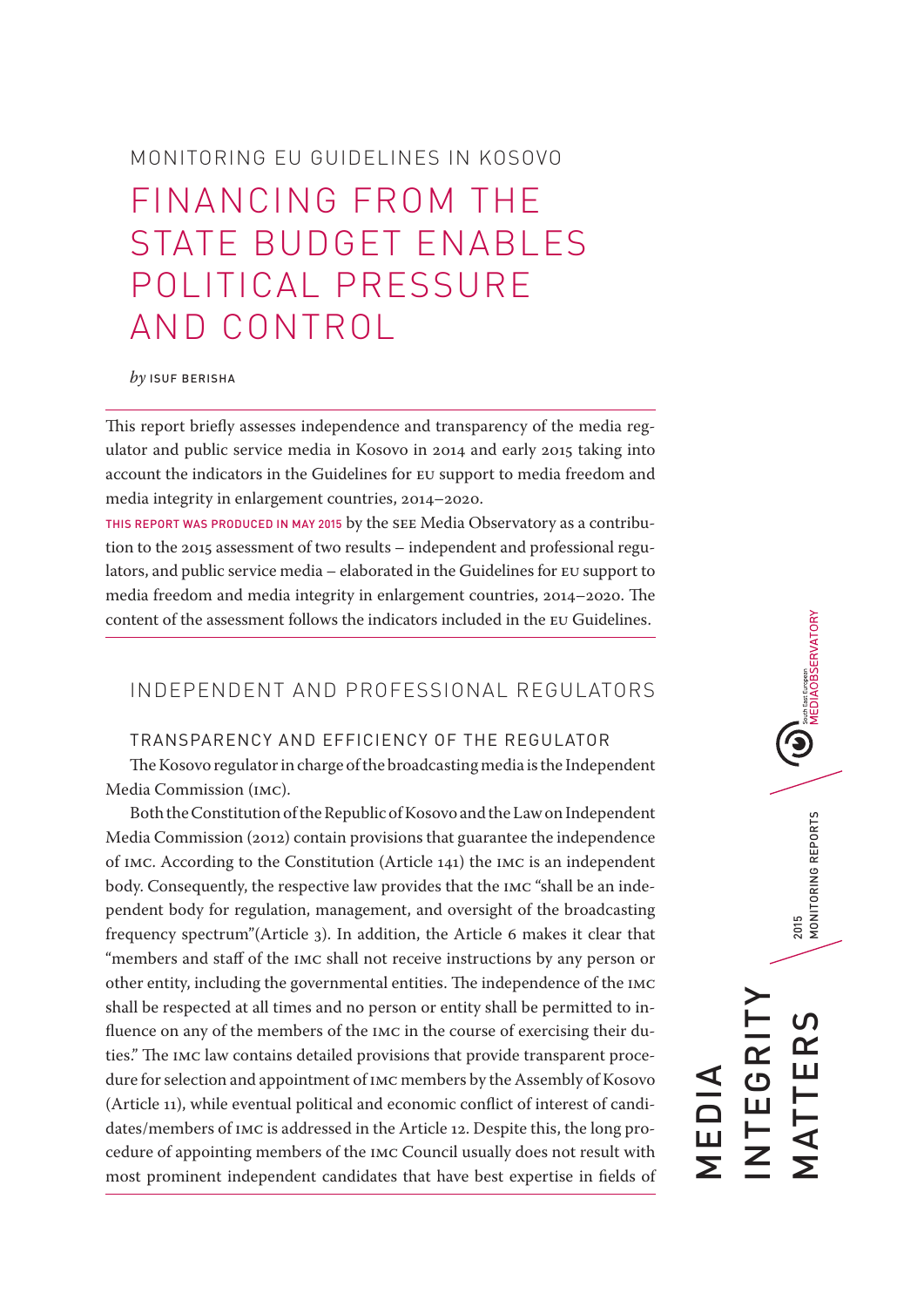IMC activities being appointed, but those who have affiliations with main political parties that dominate the Assembly and its Commission in charge of IMC.

Regarding transparency, IMC submits annual report to the Assembly of the Republic of Kosovo by 31 March of current year. It includes full data in relation to broadcasting policy, issuance of licenses and complains, sanctions, financial activities and the objectives for the next year. All meetings of IMC should be open to the public. Annual reports, documents on IMC decisions, sub-laws/ regulations and all other documents/information related to the IMC activities are published on its website.

IMC is relatively efficient. It has been more or less successful in license issuance, monitoring of compliance of broadcasters by terms of licenses, addressing violations and deciding on sanctions and warnings. IMC has also been efficient in collecting license fees. Yet there are important issues that are left out of IMC attention/monitoring due to the lack of funds and capacities or a legal vacuum. Such cases are, for instance, monitoring of 'state advertising', sector analyses on economic pressure on independent reporting and other issues. IMC is also lacking regulations for number of important issues (media ownership concentration, for instance); these are still waiting to be drafted and adopted. Also, IMC has not been very successful with its leading role in the process of Kosovo preparations for digitalisation.

Still, IMC enjoys solid trust by media community. For example, the findings of the survey "Media indicators 2015" that was published on 3 May 2015 by Kosovo 2.0, Çohu and Kosovo Press Council reveal that majority of 175 journalists interviewed for the survey believe that IMC "functions effectively and without bias". According to that survey, 16 percent of the interviewed journalists believe that IMC functions "entirely" effectively and without bias, 53 percent "up to some level", 11 percent "not entirely" and 20 percent "not at all".

IMC was formally consulted in the process of drafting of IMC Law and other laws relevant to its activities. However, its recommendations were not always considered with adequate attention by the legislator. IMC organizes debates and consultations with broadcasters and the public in process of drafting new regulations. There are no registered cases of formal institutional interference/pressure of Government or Assembly of Kosovo on IMC. However, there are concerns that interference/pressure is exercised on individual basis directly to the members of IMC.

# FINANCIAL AUTONOMY OF THE REGULATOR

IMC doesn't have financial autonomy. Current law provides that the "IMC shall be funded by the Budget of the Republic of Kosovo" (Article 45). Although it is specified in the regulation that the "IMC shall have its own budget line which shall guarantee its independence, and these means shall be permitted to it for use after a plan drafted in advance for development of its regular activities" (Article 45), according to the IMC's representative, "the budget is defined

INDEPENDENT MEDIA COMMISSION (IMC) ENJOYS SOLID TRUST BY MEDIA COMMUNITY IN KOSOVO. RESULTS OF THE SURVEY "MEDIA INDICATORS 2015" REVEAL THAT MAJORITY OF 175 JOURNALISTS INTERVIEWED FOR THE SURVEY BELIEVES THAT IMC "FUNCTIONS EFFECTIVELY AND WITHOUT BIAS".

FINANCING FROM THE STATE BUDGET

FINANCING FROM THE STATE BUDGET

ENABLES POLITICAL PRESSURE AND CONTROL 2

ES POLITICAL PRESSURE AND CONTROL

ENABLE

 $\sim$ 

MEDIA INTEGRITY MATTERS

MEDIA INTEGRITY MATTERS<br>2015 MONITORING REPORTS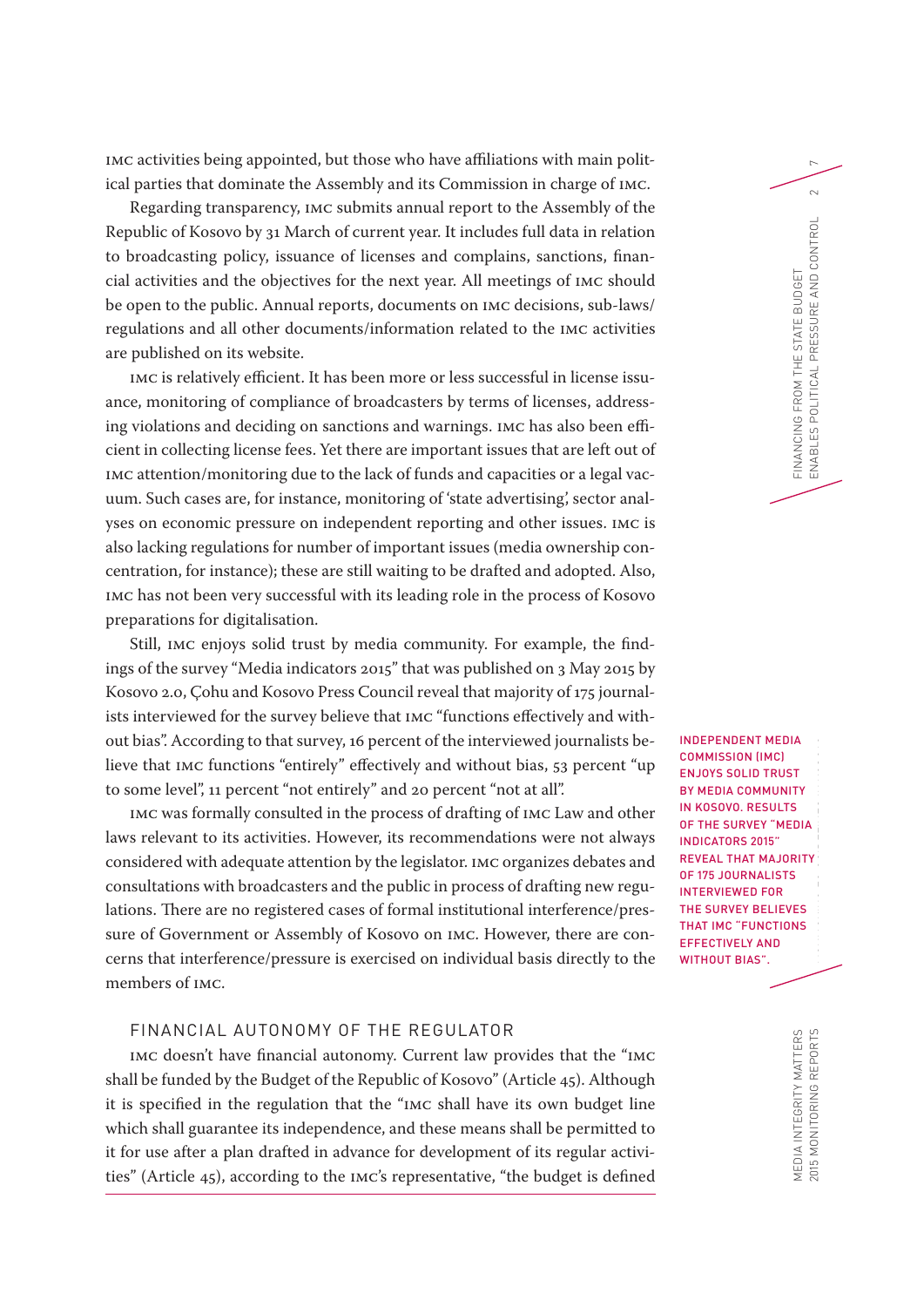without paying much attention to the needs and requests of IMC." In addition, despite the law allowing funding of IMC's activities from other sources as well, since 2012 the regulator has not been able to use the collected licence fees' fund. The 2014 budget was further downsized in April 2014 for 15 percent in some of the main budget lines. As a result, since July 2014, IMC carried out some of its activities at the expense of the next year's budget. Last three months of 2014 the IMC could not afford even to pay its electricity bills. The current model of funding of IMC's operations is therefore a main concern of this regulator as it remains the most effective way of pressure of the Government/Assembly on it.

IMC was established in 2006 as a result of transformation of the Office of the Temporary Media Commissioner (TMC) that until then was a responsible for both broadcasting and print media regulation. TMC that was created by OSCE Mission in Kosovo had established itself as an independent institution, at least in relation to the local authorities and political parties. Taking TMC's achievements as starting point, IMC in general managed to consolidate its professional capacities by both enlarging its staff and advancing their professionalism. However, since its 'kosovarisation' this regulator became more vulnerable to the local financial and political pressure/influence.

#### TRANSPARENCY OF MEDIA OWNERSHIP AND ECONOMIC PERFORMANCE

All license applications that are submitted to the IMC must contain data on ownership. Directory of the licensed broadcasting media is published on the IMC website. It contains main data from the applications including the above mentioned data on ownership. However, this document doesn't contain data on complete ownership structure, but just who is the main media owner or director.

All licensed media are obliged to submit annual financial reports to the IMC, but these statements are not available to the public. There is no legislation against media monopolies and dominant market positions.

IMC's sanctions for various violations of the license conditions by broadcasters range from 1,000 to 100,000 EUR. In case of minor violations, IMC usually sends letters of warning. The media can submit complains to the IMC's Appeal Board. This body can confirm, modify or rule over the IMC decision. The Appeal Board's decisions are final and can be challenged only by the court. All records of sanctions on media are published on the IMC website.

The issue of 'state advertising' is not monitored by IMC due to the legal vacuum. Therefore there are no reliable data on this issue. No recent assessments have been conducted. However, the results of the older monitoring of distribution of state advertisements in the print media (conducted between 15 July and 15 August 2010) revealed that most of the Kosovo institutions did not respect principles of good governance when using public money for advertising. For instance, according to that monitoring (Circulation and Politicization of Print Media in Kosovo, OSCE Mission in Kosovo, March 2010), the office

IMC DOESN'T HAVE FINANCIAL AUTONOMY. THE CURRENT MODEL OF FUNDING OF IMC'S OPERATIONS IS A MAIN CONCERN OF THE REGULATOR AS IT REMAINS THE MOST EFFECTIVE WAY OF PRESSURE OF THE GOVERNMENT/ ASSEMBLY ON IT. THE 2014 BUDGET OF IMC WAS FURTHER DOWNSIZED FOR 15 PERCENT IN SOME OF THE MAIN BUDGET LINES. LAST THREE MONTHS OF 2014 THE IMC COULD NOT AFFORD EVEN TO PAY ITS ELECTRICITY BILLS.

FINANCING FROM THE STATE BUDGET

FINANCING FROM THE STATE BUDGET

ENABLES POLITICAL PRESSURE AND CONTROL 3

ES POLITICAL

ENABLE

PRESSURE AND CONTROL

 $\infty$ 

2015 MONITORING REPORTS  $\blacksquare$ MEDIA INTEGRITY MATTERS<br>2015 MONITORING REPORTS MEDIA INTEGRITY MATTERS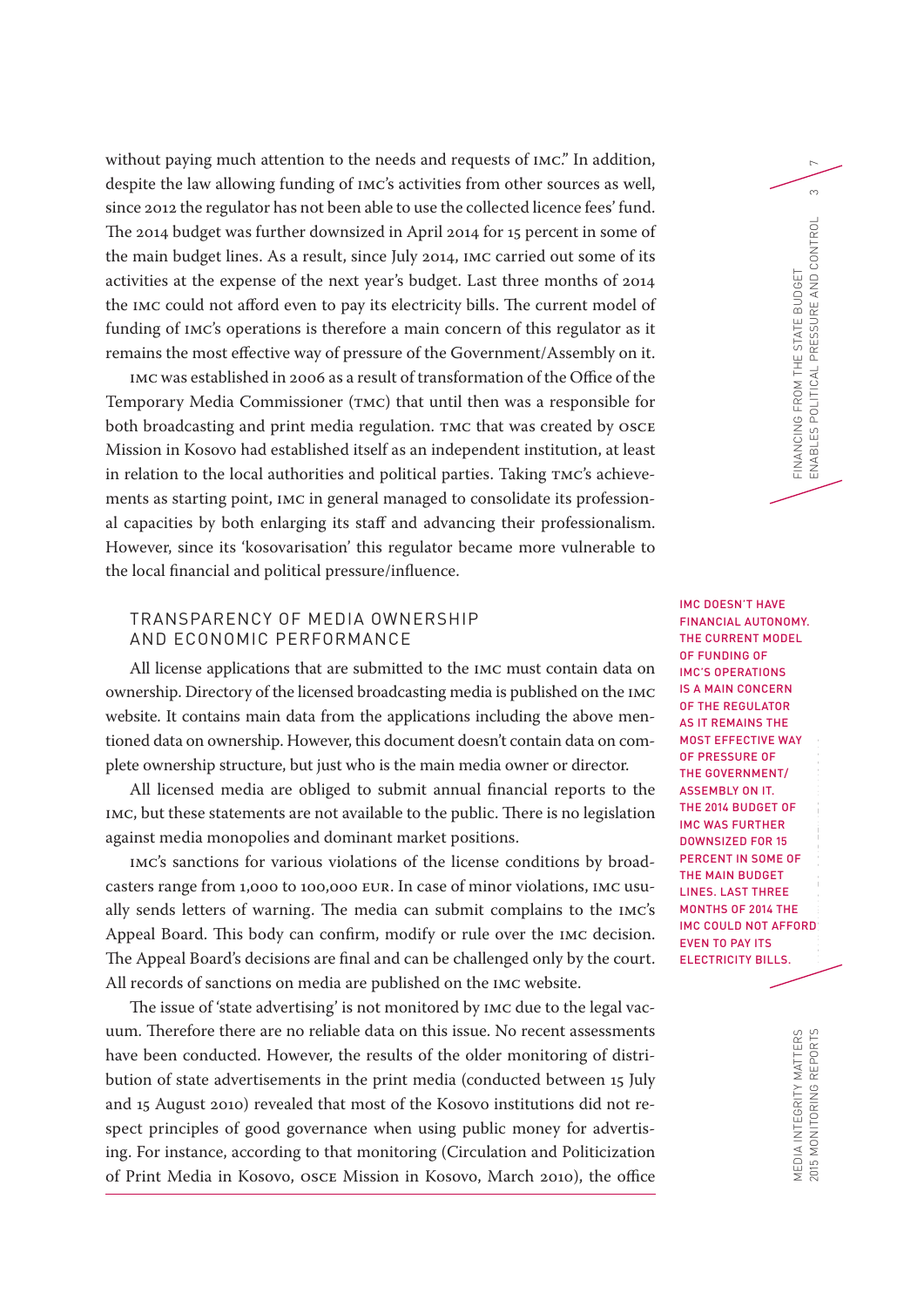of then Prime Minister Hashim Thaçi channeled all advertising funds to two <sup>7</sup> newspapers that were close to his PDK party (*Infopress* 50 percent and *Epoka e Re* 50 percent). In the same way, municipalities governed by PDK dispatched more than 90 percent of advertisements in the newspapers close to that party, with Infopress taking even 60 percent, in contrast to main daily *Koha Ditore* left with only 3 percent. That report disclosed that only the Assembly of Kosovo submitted its advertisements to all newspapers without discrimination.

The issue of transparency in dispatching advertisements by big public companies is not monitored by IMC. Although this issue is raised by the media from time to time, the lack of legal clarity left it out of attention of institutions or agencies that could monitor it. There are no reliable data on the volume and share of advertising dispatched by public companies to the media. Due to the lack of funds, IMC doesn't perform regular periodic sector analyses. Only twice in recent years (in 2011 and 2013) IMC commissioned the research of media advertising market in Kosovo for the needs of digitalisation process.

The IMC does not perform monitoring on informal economic pressures on independent reporting. The Anticorruption Agency can act if such case is submitted, but it does not perform sector analyses nor monitor this issue. Although economic pressures have been reported by the media, there are no legal checks in place on this issue.

Media privatisation is not an issue in Kosovo. Privatisation of state owned media didn't take place.

## PUBLIC SERVICE MEDIA

# PSB: TRANSPARENCY AND INDEPENDENCE

Public service broadcaster in Kosovo that is a subject of this report is Radio Television of Kosovo (RTK). The RTK law (2012) requires content pluralism from the public broadcaster, taking into account the needs of all segments of the public for news, cultural, educational, sport and entertainment programs as it is provisioned by Article 7 of the above mentioned law.

The Article 7 specifies that "obligations of the public service of RTK regarding the content, channels and services offered by it specifically should include the following: 1.1. promoting a culture of civic dialogue and providing a wide arena for public discussion; 1.2. providing a content of high quality that offers information on events in the country, in cross-border areas, in Europe and in the world; 1.3. providing educational content of a high quality; 1.4. providing cultural content of a high quality; 1.5. production of drama programs; 1.6. providing domestic television products of high quality for children, teenagers and elders; 1.7. providing entertaining content of high quality for all ages; 1.8. realization of constitutional rights of Serb community and other national

THE LAW STIPULATES THAT EDITORIAL POLICY OF RTK "SHALL BE INDEPENDENT, FAIR, PROFESSIONAL, OBJECTIVE, BALANCED AND IMPARTIAL" (ARTICLE 18). HOWEVER, THERE IS WIDESPREAD PERCEPTION BOTH IN GENERAL PUBLIC AND IN MEDIA COMMUNITY THAT RTK IS FAR FROM INDEPENDENT.

FINANCING FROM THE STATE BUDGET

FINANCING FROM THE STATE BUDGET

ENABLES POLITICAL PRESSURE AND CONTROL 4

ES POLITICAL PRESSURE AND CONTROL

ENABLE

 $\overline{4}$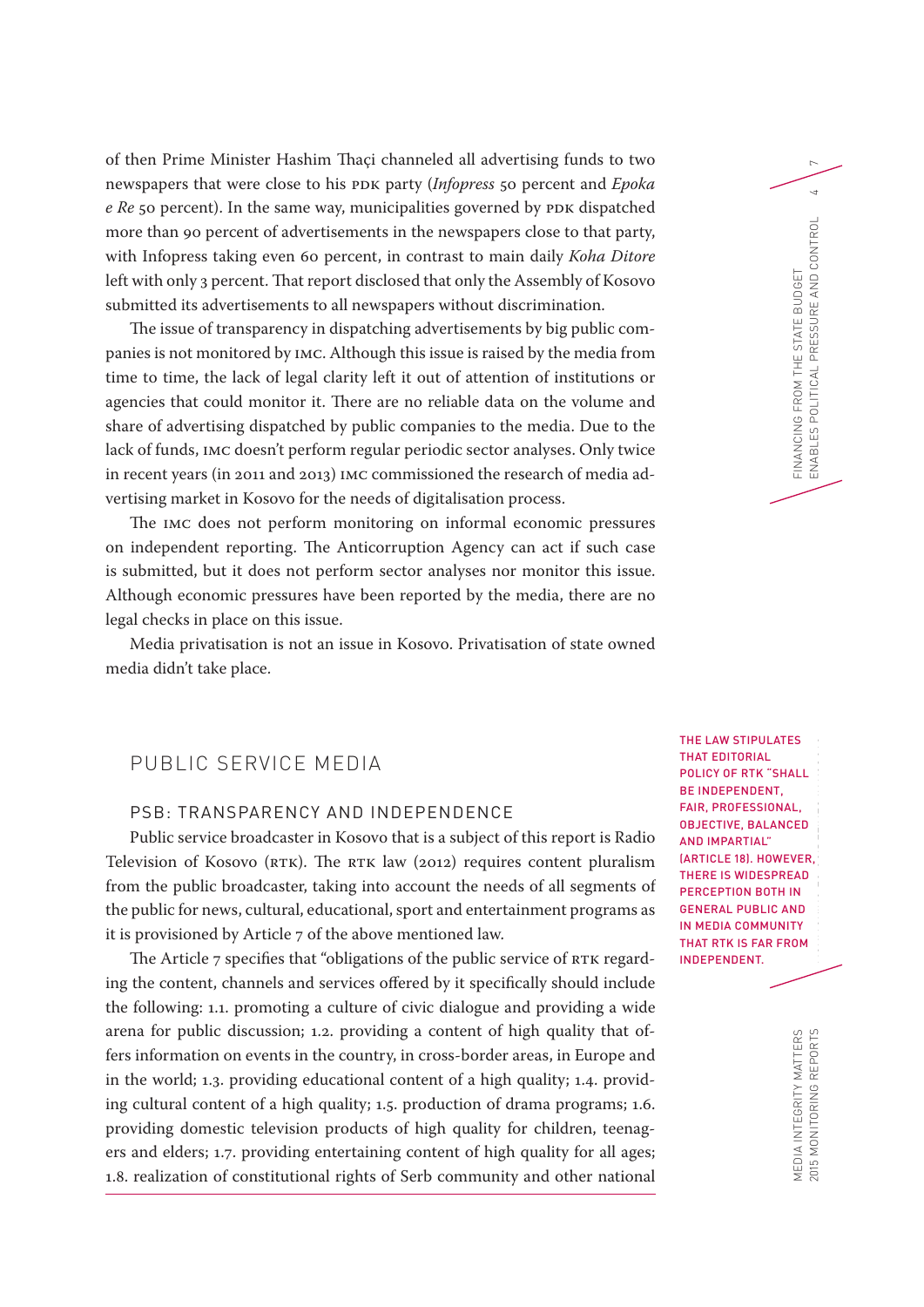communities regarding the provision of public information and distribution <sup>7</sup> of the content offered by RTK; 1.9. inclusion of cultural achievements and other achievements of Serb community and other communities in national radio channels and national television contents in Albanian language; 1.10. in accordance with international treaties and in cooperation with radio television broadcastings corporations of other countries, provides support for creation and development of cross border projects for radio, television and other projects; 1.11. providing content for sense disabled persons, by using adaptable technologies for their needs; 1.12. particular attention shall be paid to the persons with disabilities in terms of programs and information delivery; 6 1.13. particular attention shall be paid to the children and family; 1.14. presentation and promotion of Kosovo culture, cultural creativity and free artistic expression; 1.15. presentation and promotion of science; 1.16. particular attention should be paid to the social position and activities of the registered religious communities; 1.17. particular attention should be paid to the history and identity of Kosovo and its place in international arena, and promotion of universal cooperation, understanding and knowledge of histories, cultures and identities;" etc.

The section 2 of the Article 7 specifies that "within the structure of content, channels and services provided by RTK as a part of public service performance, RTK should dedicate a large proportion of time of weekly broadcasting in every channel or other service for cultural, artistic, information, documentary or educational content." It is fair to say that RTK has made significant efforts to fulfill these obligations regarding content pluralism. Special attention was paid to the needs of the Serbian and other ethnic minorities in Kosovo. RTK2 is a Serbian language channel.

The law stipulates that editorial policy of RTK "shall be independent, fair, professional, objective, balanced and impartial" (Article 18). However, there is widespread perception both in general public and in media community that RTK is far from being independent. For example, the findings of the survey "Media indicators 2015" reveal that the overwhelming majority of 175 journalists interviewed for that project believe that "the public broadcaster is not independent or unbiased from political interventions." In total, 75 percent of them believe that RTK is not independent, with 55 percent thinking that "the public broadcaster is 'not at all' independent" and 20 percent believe it is "not independent up to certain level".

Furthermore, during the first four months of 2015, dozens of RTK journalists and editors have been voicing their dissatisfaction and protest against the situation in public broadcaster. The Independent Trade Union of RTK (SPRTK) organized public protest in front of the RTK building, while 60 journalists and editors in the letter of 3 March 2015 sent to the RTK Board and also to the Reporters Without Borders accused RTK management for censorship, propaganda and bias in favour of the ruling party (PDK) and for making news according to orders by leaders of that party. In support to their claims these editors

2015 MONITORING REPORTS  $\blacksquare$ DURING THE FIRST FOUR MONTHS OF 2015, DOZENS OF RTK JOURNALISTS AND EDITORS HAVE BEEN VOICING THEIR DISSATISFACTION AND PROTEST AGAINST THE SITUATION IN PUBLIC BROADCASTER. 60 JOURNALISTS AND EDITORS IN THE LETTER SENT TO THE RTK BOARD AND TO THE REPORTERS WITHOUT BORDERS ACCUSED RTK MANAGEMENT FOR CENSORSHIP, PROPAGANDA AND BIAS IN FAVOUR OF THE RULING PARTY.

FINANCING FROM THE STATE BUDGET

FINANCING FROM THE STATE BUDGET

ENABLES POLITICAL PRESSURE AND CONTROL 5

ES POLITICAL PRESSURE AND CONTROL

ENABLE

 $\overline{5}$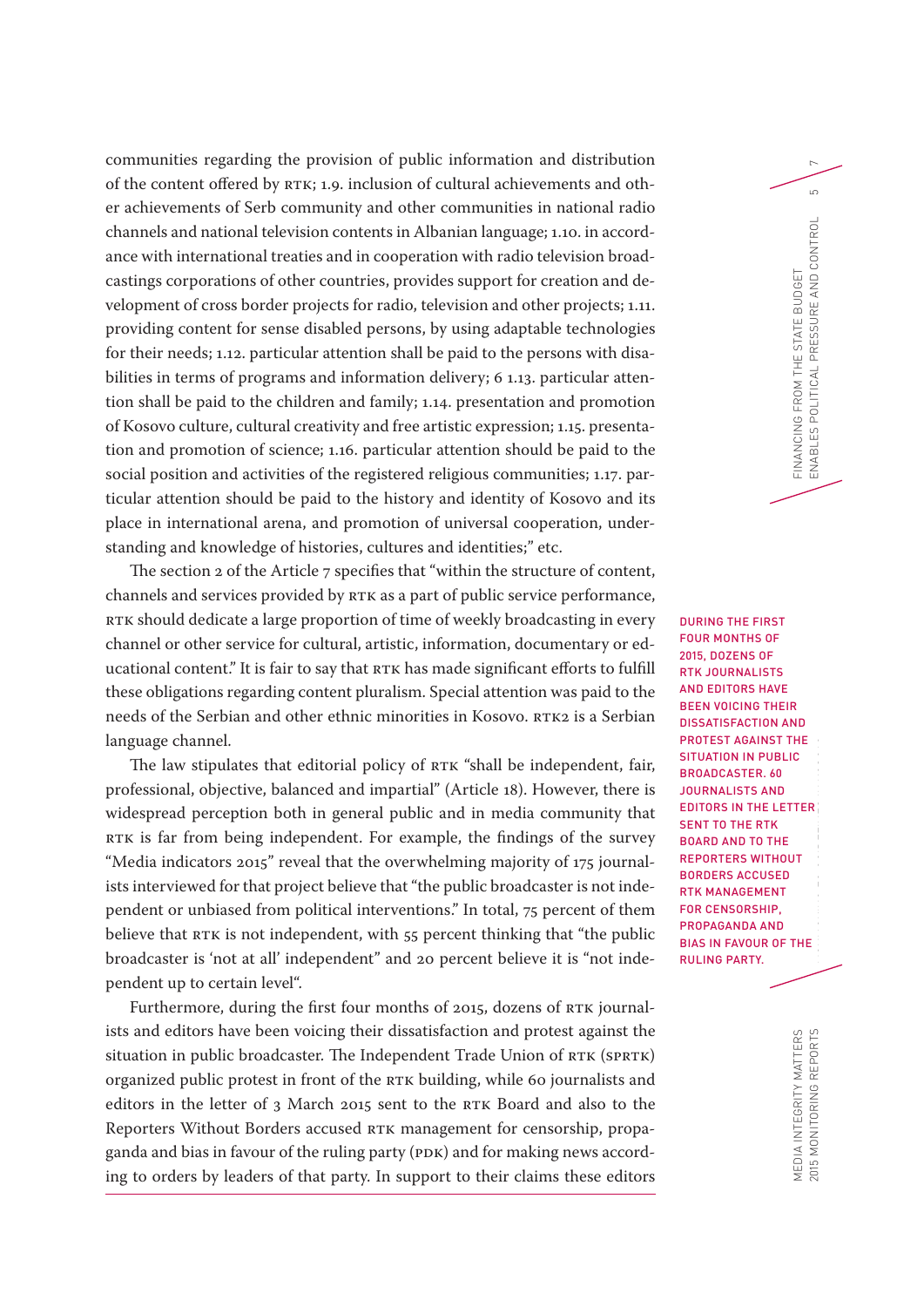and journalists listed several cases of censorship of stories that were seen as an- <sup>7</sup> ti-PDK by RTK management.

Provisions of the RTK law require transparent and democratic process of selection of the RTK Board. In practice, independent candidates, although proposed by civil society organizations, never get selected. The board is selected by those who dominate the parliament. During the last several years PDK, as a ruling party, used every opportunity to install its people in boards of public companies and independent institutions. RTK is not an exception. Its board also seems to be dominated by people affiliated to PDK.

#### FINANCING IN TRANSITION

RTK is currently funded by the Kosovo budget. According to the Law on Radio Television of Kosovo, "for the transitional three-year period, until the solution of funding through subscription, RTK will be allocated 0.7 percent of income from the Kosovo budget annually". Having in mind that the RTK law entered into force in March 2012, the three year transitional period has already expired, while efforts to find adequate solution for funding of PSB are still going on. In 2014, the state funding was 9.348 million EUR. With more than 2 million EUR from advertising and other income, the RTK total budget in 2014 was 11.676 million EUR.

It seems that funding through subscription/licence fee paid by households is not an option for the time being since there isn't efficient solution for collection of such a fee. Therefore, continuation of funding of RTK from the Kosovo budget remains a pragmatic and acceptable option for both – the present RTK management and the Government/Assembly of Kosovo. In the comment to the draft version of the new law, the RTK management is requiring 1.5 percent of Kosovo budget to be allocated to the public broadcaster annually. This proposal is justified by the enlargement of the RTK operations to three new channels (Serbian language RTK2, news channel RTK3 and education, culture and sports channel RTK4) and by the needs for investments for digitalisation.

Present way of funding from the Kosovo budget (that might continue in future if reinforced by the expected changes of the RTK law) is providing financial sustainability for RTK. However, from the perspective of independent editorial policy of PSB, it is not the best solution. Having in mind political and financial pressures that RTK has been experiencing during last several years, it is expected that continuing funding from Kosovo budget will be further used for political instrumentalisation of the public broadcaster in Kosovo.

Every year RTK submits its annual report together with financial report to the Assembly of Kosovo. Also, internal and external auditing of its financial activities are conducted yearly. RTK is obliged to publish its annual reports and other relevant documents on its activities. However, the last annual report published on its website is for 2010. Annual reports for 2013 and 2014 have not been approved by Assembly of Kosovo yet.

2015 MONITORING REPORTS MONITORING EU DE MONITORING EU GUIDELINES IN KOSOVOORS RTK IS STILL FUNDED BY THE KOSOVO BUDGET DESPITE THE LAW INTRODUCED THAT SOLUTION (TO ALLOCATE 0.7 PERCENT FROM THE STATE BUDGET TO PSB) AS A TEMPORARY ONE. IN THE COMMENT TO THE DRAFT VERSION OF THE NEW LAW, THE RTK MANAGEMENT IS REQUIRING 1.5 PERCENT OF KOSOVO BUDGET TO BE ALLOCATED TO THE PUBLIC BROADCASTER ANNUALLY.

 $\sim$